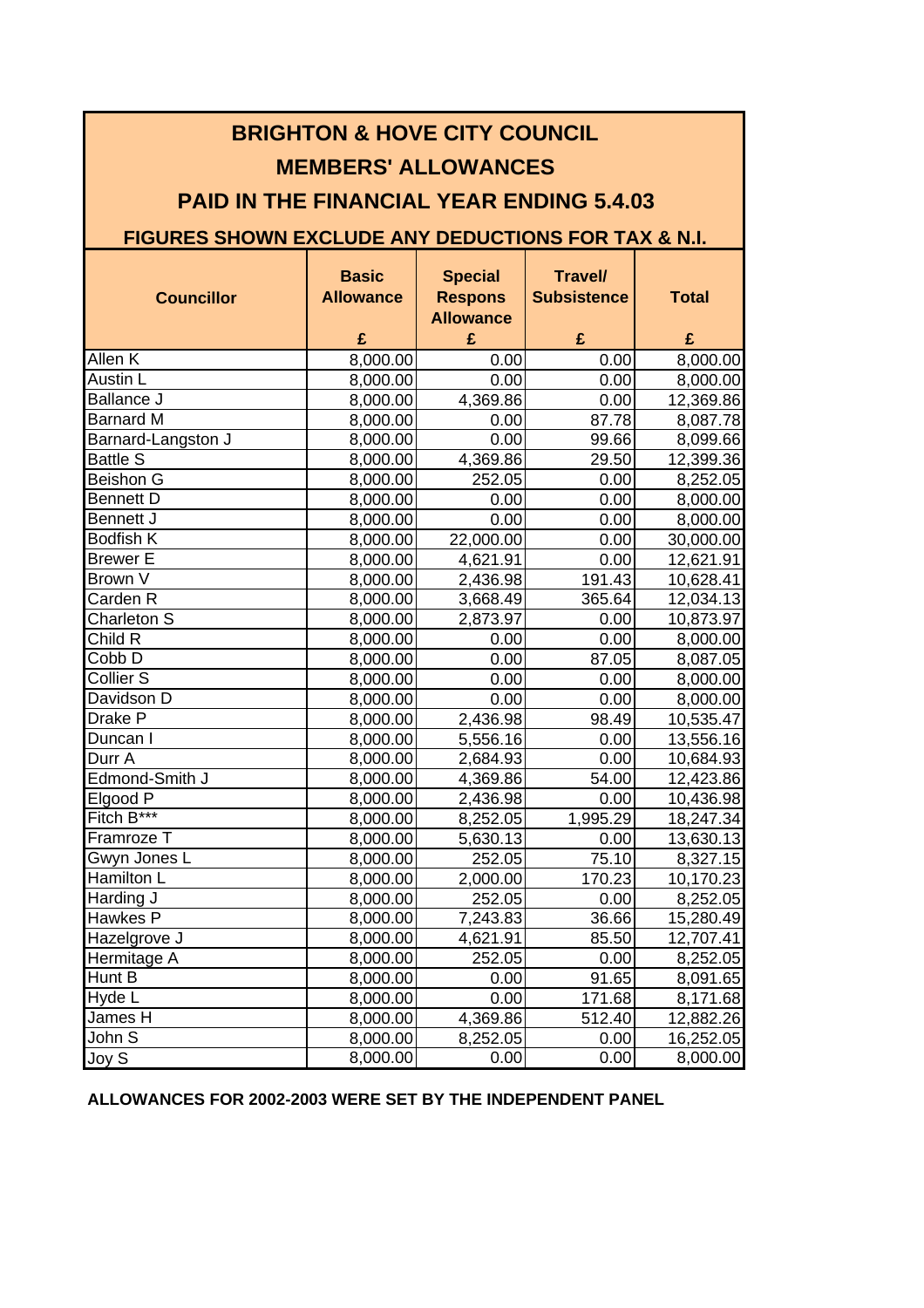| <b>BRIGHTON &amp; HOVE CITY COUNCIL</b>                                                                                                         |          |           |          |           |  |  |  |                   |                                       |                                                     |                                           |                   |
|-------------------------------------------------------------------------------------------------------------------------------------------------|----------|-----------|----------|-----------|--|--|--|-------------------|---------------------------------------|-----------------------------------------------------|-------------------------------------------|-------------------|
| <b>MEMBERS' ALLOWANCES</b><br><b>PAID IN THE FINANCIAL YEAR ENDING 5.4.03</b><br><b>FIGURES SHOWN EXCLUDE ANY DEDUCTIONS FOR TAX &amp; N.I.</b> |          |           |          |           |  |  |  |                   |                                       |                                                     |                                           |                   |
|                                                                                                                                                 |          |           |          |           |  |  |  | <b>Councillor</b> | <b>Basic</b><br><b>Allowance</b><br>£ | <b>Special</b><br>Respons.<br><b>Allowance</b><br>£ | <b>Travel/</b><br><b>Subsistence</b><br>£ | <b>Total</b><br>£ |
|                                                                                                                                                 |          |           |          |           |  |  |  | Kemble E          | 8,000.00                              | 0.00                                                | 0.00                                      | 8,000.00          |
|                                                                                                                                                 |          |           |          |           |  |  |  | Kielty G          | 8,000.00                              | 8,252.05                                            | 0.00                                      | 16,252.05         |
| Lepper J                                                                                                                                        | 8,000.00 | 2,873.97  | 75.00    | 10,948.97 |  |  |  |                   |                                       |                                                     |                                           |                   |
| Lewis P                                                                                                                                         | 8,000.00 | 1,436.99  | 0.00     | 9,436.99  |  |  |  |                   |                                       |                                                     |                                           |                   |
| Lythell E J                                                                                                                                     | 8,000.00 | 10,873.97 | 93.48    | 18,967.45 |  |  |  |                   |                                       |                                                     |                                           |                   |
| Marsh M                                                                                                                                         | 8,000.00 | 2,873.97  | 151.32   | 11,025.29 |  |  |  |                   |                                       |                                                     |                                           |                   |
| McCaffery J                                                                                                                                     | 8,000.00 | 2,873.97  | 0.00     | 10,873.97 |  |  |  |                   |                                       |                                                     |                                           |                   |
| Meadows A                                                                                                                                       | 8,000.00 | 4,621.91  | 289.79   | 12,911.70 |  |  |  |                   |                                       |                                                     |                                           |                   |
| Meegan V                                                                                                                                        | 8,000.00 | 0.00      | 0.00     | 8,000.00  |  |  |  |                   |                                       |                                                     |                                           |                   |
| Middleton M                                                                                                                                     | 8,000.00 | 252.05    | 0.00     | 8,252.05  |  |  |  |                   |                                       |                                                     |                                           |                   |
| Mitchell G                                                                                                                                      | 8,000.00 | 4,621.91  | 97.97    | 12,719.88 |  |  |  |                   |                                       |                                                     |                                           |                   |
| Morley C                                                                                                                                        | 8,000.00 | 8,252.05  | $-15.22$ | 16,236.83 |  |  |  |                   |                                       |                                                     |                                           |                   |
| Murphy P                                                                                                                                        | 8,000.00 | 0.00      | 0.00     | 8,000.00  |  |  |  |                   |                                       |                                                     |                                           |                   |
| Newington J                                                                                                                                     | 8,000.00 | 252.05    | 0.00     | 8,252.05  |  |  |  |                   |                                       |                                                     |                                           |                   |
| Norman A                                                                                                                                        | 8,000.00 | 1,436.99  | 50.92    | 9,487.91  |  |  |  |                   |                                       |                                                     |                                           |                   |
| Norman K (wef 20/5/02)                                                                                                                          | 6,925.03 | 0.00      | 121.23   | 7,046.26  |  |  |  |                   |                                       |                                                     |                                           |                   |
| Oxley B                                                                                                                                         | 8,000.00 | 10,000.00 | 0.00     | 18,000.00 |  |  |  |                   |                                       |                                                     |                                           |                   |
| Peltzer Dunn G                                                                                                                                  | 8,000.00 | 1,436.99  | 309.51   | 9,746.50  |  |  |  |                   |                                       |                                                     |                                           |                   |
| Pennington R                                                                                                                                    | 8,000.00 | 4,621.91  | 390.16   | 13,012.07 |  |  |  |                   |                                       |                                                     |                                           |                   |
| Pidgeon B (wef 15/4/02)                                                                                                                         | 7,692.15 | 0.00      | 178.66   | 7,870.81  |  |  |  |                   |                                       |                                                     |                                           |                   |
| Rowe B                                                                                                                                          | 8,000.00 | 1,563.01  | 253.13   | 9,816.14  |  |  |  |                   |                                       |                                                     |                                           |                   |
| Shelley C                                                                                                                                       | 8,000.00 | 252.05    | 0.00     | 8,252.05  |  |  |  |                   |                                       |                                                     |                                           |                   |
| Simpson C                                                                                                                                       | 8,000.00 | 7,243.83  | 0.00     | 15,243.83 |  |  |  |                   |                                       |                                                     |                                           |                   |
| Simson D                                                                                                                                        | 8,000.00 | 0.00      | 38.40    | 8,038.40  |  |  |  |                   |                                       |                                                     |                                           |                   |
| Smith D                                                                                                                                         | 8,000.00 | 1,436.99  | 0.00     | 9,436.99  |  |  |  |                   |                                       |                                                     |                                           |                   |
| Spray J                                                                                                                                         | 8,000.00 | 0.00      | 0.00     | 8,000.00  |  |  |  |                   |                                       |                                                     |                                           |                   |
| Steer H#                                                                                                                                        | 8,000.00 | 0.00      | 0.00     | 8,000.00  |  |  |  |                   |                                       |                                                     |                                           |                   |
| <b>Stiles P</b>                                                                                                                                 | 8,000.00 | 0.00      | 170.55   | 8,170.55  |  |  |  |                   |                                       |                                                     |                                           |                   |
| Taylor K                                                                                                                                        | 8,000.00 | 2,436.98  | 0.00     | 10,436.98 |  |  |  |                   |                                       |                                                     |                                           |                   |
| Theobald C                                                                                                                                      | 8,000.00 | 1,310.96  | 220.65   | 9,531.61  |  |  |  |                   |                                       |                                                     |                                           |                   |
| Theobald G                                                                                                                                      | 8,000.00 | 1,873.98  | 761.95   | 10,635.93 |  |  |  |                   |                                       |                                                     |                                           |                   |
| Tonks F                                                                                                                                         | 8,000.00 | 0.00      | 0.00     | 8,000.00  |  |  |  |                   |                                       |                                                     |                                           |                   |
| Turner D                                                                                                                                        | 8,000.00 | 5,630.13  | 1,458.39 | 15,088.52 |  |  |  |                   |                                       |                                                     |                                           |                   |

## **ALLOWANCES FOR 2002-2003 WERE SET BY THE INDEPENDENT PANEL**